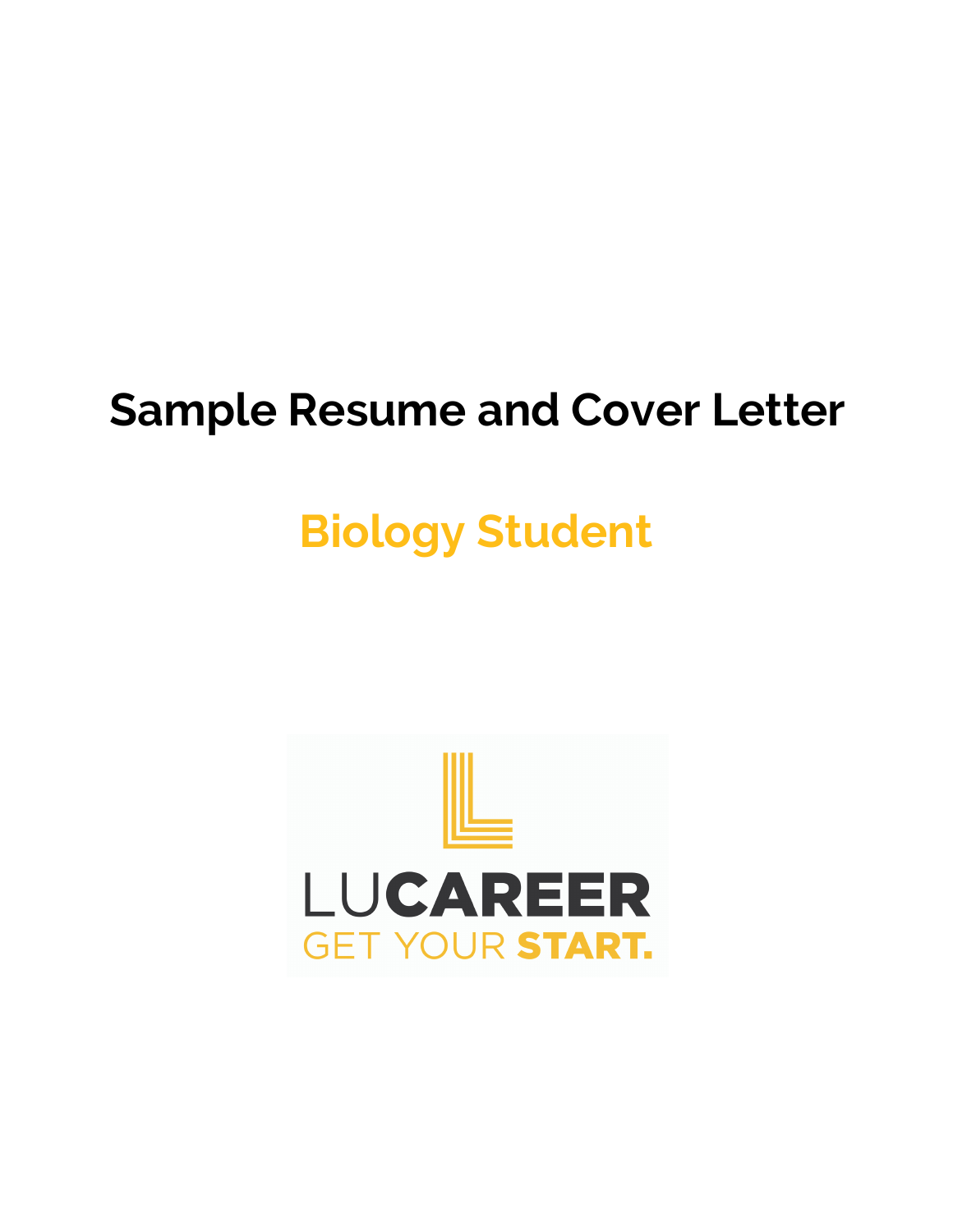

#### **Action Verbs that could be included on your resume and cover letter**

#### **Barefield Lab Internship**

The Barefield Lab is opening in May of 2020 and is looking to hire an undergraduate student for a summer internship. **We are excited to get the lab setup and running, and about getting to share this unique experience with some students who are enthusiastic about biomedical research.** The internship period will run from May 26th - August 21st, with variable start and end dates depending on undergraduate curriculum schedules.

The ideal candidate is an undergraduate biology or biochemistry major who is completing their Sophomore or Junior year in the spring of 2020. The Barefield Lab is a new cardiovascular basic science laboratory at Loyola University Chicago's Stritch School of Medicine. **We research the causes of human genetic heart disease using molecular biology and biochemistry tools with cell and animal models of disease, with the goal of improving human health.**

This summer internship will provide an opportunity to help establish a new research program studying cardiovascular biology. The student will receive training from Dr. David Barefield in aspects of molecular and cellular biology, **perform experiments**, **analyze data**, and **present** their findings at the end of the summer. **The student will have the chance to interact with other undergraduate student researchers, Loyola graduate students, postdoctoral fellows, and the other faculty members in the Cell and Molecular Physiology Department.**

Applicants should provide a cover letter stating the reason for your interest, unofficial transcript of undergraduate course work, and a letter **of recommendation from an undergraduate faculty member.** Proof of health insurance coverage will be required upon acceptance. The application deadline is March 31st, and notification of selection will be no later than April 15th.

Please have your letter of recommendation submitted directly to Dr. Barefield: david.barefield@northwestern.edu

**ALLOWED MAJORS:** Cell Biology, Biochemistry, Molecular Biology, Physiological Science, Biotechnology, Microbiology, and Biology majors

The Barefield Lab is headed by David Barefield, PhD at Loyola University Chicago's Department of Cell and Molecular Physiology, located in the state of the art Center for Translational Research and Education on Loyola's medical campus in Maywood, Illinois.

**Looking for students interested in working for a new company, rather than an established one**

**The applicant should be interested in this specific cause and be able to talk about the passion**

**The applicant should be able to work with other researchers as well as by themselves**

**The faculty member should teach/work in a relevant science department, if possible**

**It is still worth reaching out if the applicant is studying something very similar to these majors**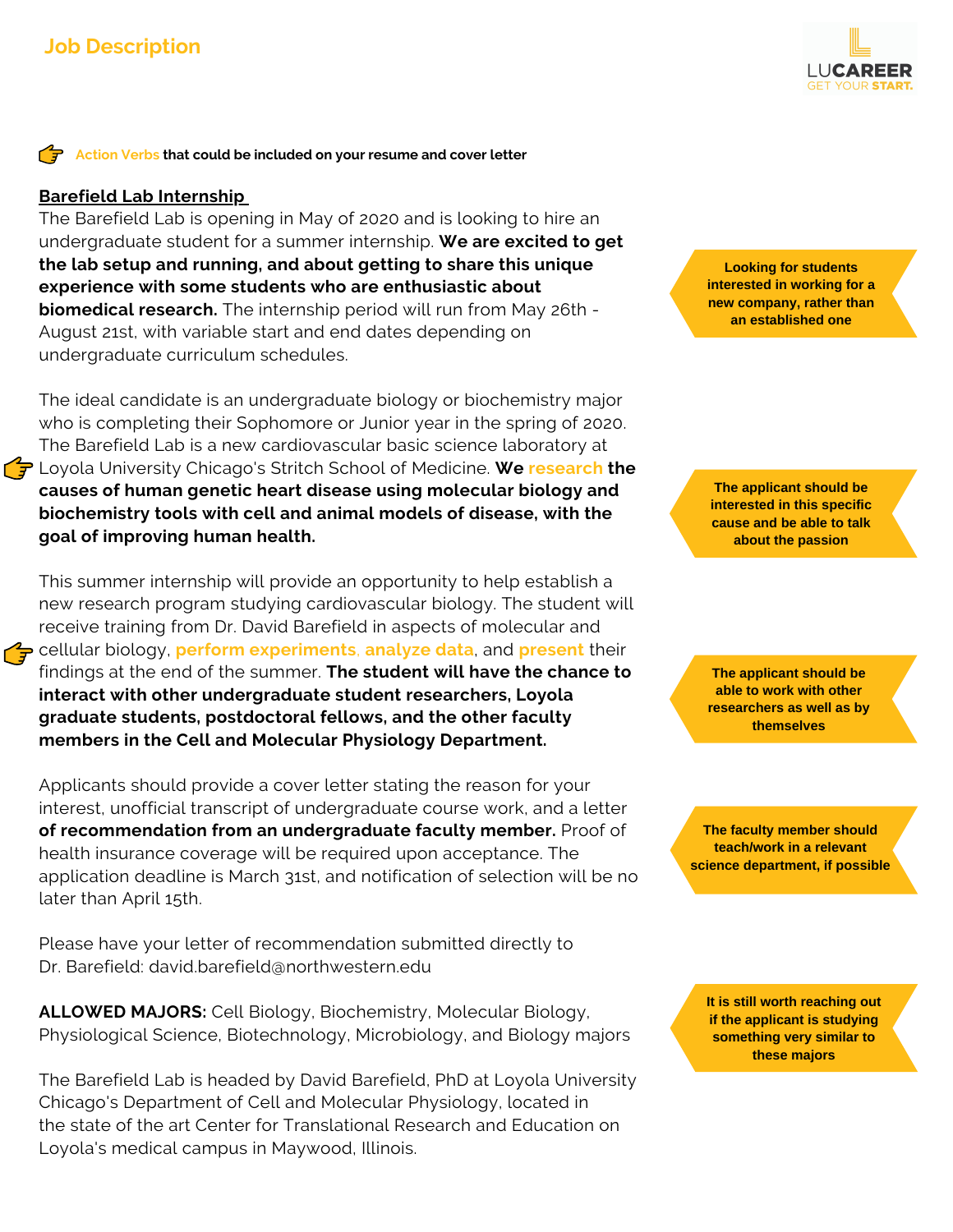

876 Hanover Dale Winnetka, IL 60661

March 20th, 2020 Barefield Lab 2160 S 1st Avenue Maywood, IL 60153

Dear Dr. Barefield,

I am a junior at Loyola University Chicago on the pre-health track majoring in biology with a minor in chemistry. I'm writing to apply for the Undergraduate Summer Intern Position being offered at Barefield Laboratory, and I'm excited about the opportunity to work for a lab that focuses on biomedical research. **I believe my experience in both biology and chemistry research at Loyola, as well as my passion for medicine make me a strong candidate for this position.**



**Shows employer that applicant read through the application and understands the main qualifications**

While working as a Research Assistant for Dr. Thomas Flick, **I gained experience in cellular biology research. I implemented genetic, cellular, and developmental approaches while dissecting the mechanisms of cell proliferation, differentiation, and death**. I was trained by Dr. Flick and worked alongside his PhD graduate assistant, using sophisticated lab equipment and taking accurate measurements. In addition, I **maintained the lab daily** by setting up specimens and cleaning lab equipment.



**The applicant explains the relevant experience they have in a lab setting**

As a Laboratory Assistant in the Physical Chemistry Lab, I supported the PI by preparing **15 different chemical solutions** for multiple lab sections per week. I was trained to use advanced lab equipment and was entrusted with daily lab set-up and breakdown. For two semesters, I instructed over **200 Loyola freshmen** on laboratory procedures, and helped teach the basics of chemical properties.



**Emphasizes key figures that demonstrate the applicant's ability to work in a lab**

Along with my research experience, my goal is to attend medical school and **eventually become a cardiologist.** I would love the opportunity to join the Barefield Laboratory as an intern this summer! I can be contacted at msuresh5@gmail.com or 847-765-4321. Thank you for your time and consideration.

Sincerely,

(Handwritten Signature)



**Applicant closes letter reiterating the main point and provides contact info**

Mohinder Suresh